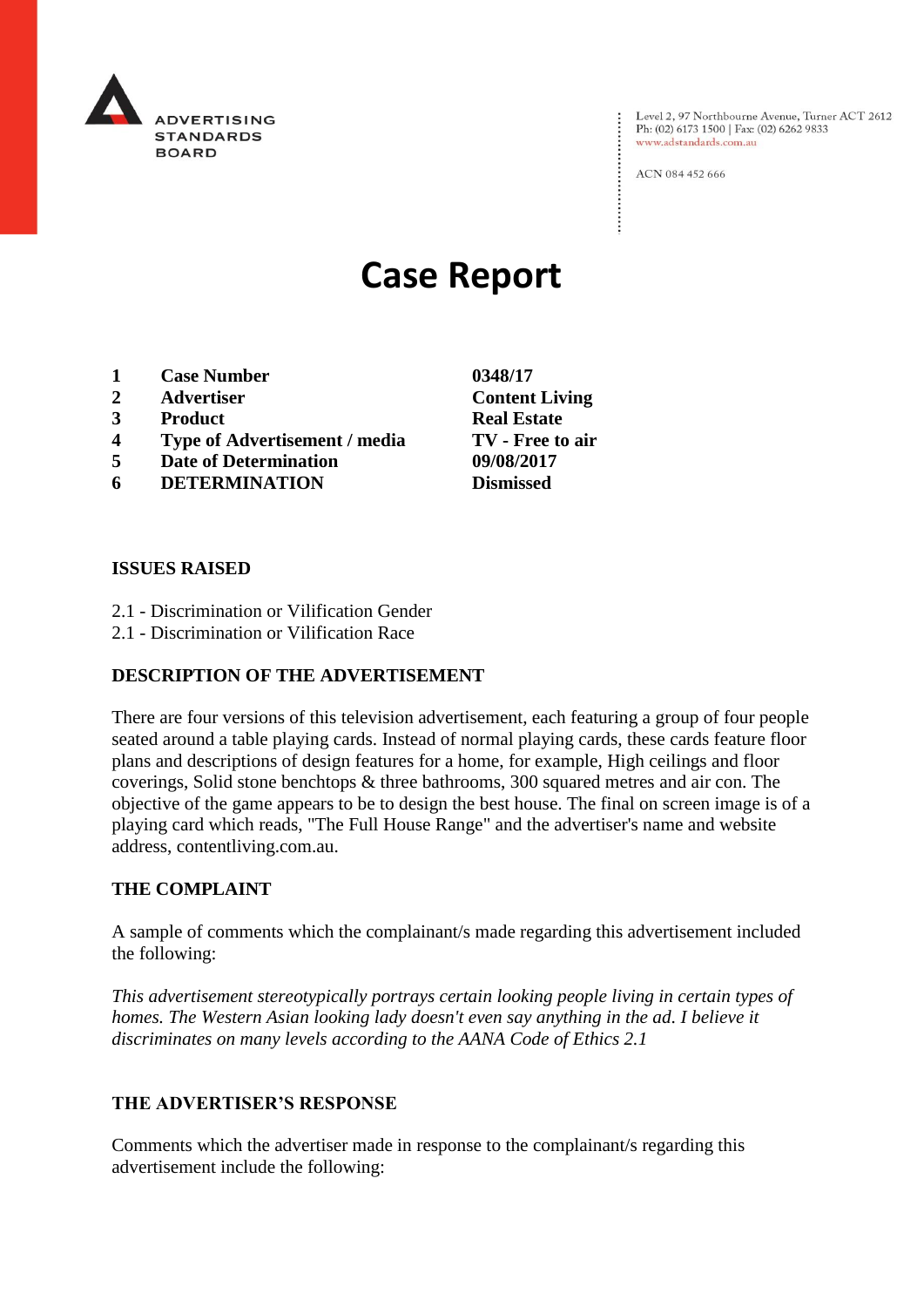*Complaint Reference No. 0348/17 Advertiser: Content Living*

*I refer to your letter and respond to the complaint as follows.*

*We disagree that the advertisement stereotypically portrays certain looking people. There is no suggestion that any of the four persons involved come from a particular class or socioeconomic background. Further, there is nothing in clause 2.1 of the AANA Code of Ethics prohibiting the portrayal of "stereotypically looking people".*

*We disagree that the "Western Asian looking lady" is vilified by the advertisement. We understand the word "vilify" means "to humiliate, intimidate or incite hatred towards or contempt or ridicule of a person". Nothing in the advertisement suggests that.*

*We disagree that the "Western Asian looking lady" is portrayed in the advertisement in a way that discriminates against her or any section of the community on the basis of race or gender. She is portrayed as one of four Australian consumers in a social setting, most likely the partner of one of the other three present. Her race was not a consideration in casting her and there is no "message" in the advertisement that makes anything of her race or gender.*

*The reasons the "Western Asian looking lady" doesn't have any lines are:*

*1 The advert is very short;*

*2 The fourth player (portrayed by her) was added in at a late stage;*

*3 The original actor who was going to portray the fourth person cancelled and the "Western Asian looking lady" took that person's place.*

*There was certainly no intention of being discriminatory and we were surprised that anyone thought it was.*

## **THE DETERMINATION**

The Advertising Standards Board ("Board") considered whether this advertisement breaches Section 2 of the Advertiser Code of Ethics (the "Code").

The Board noted the complainant's concerns that the advertisement depicts a stereotypical representation of a woman who appears of western Asian heritage.

The Board viewed the advertisement and noted the advertiser's response.

The Board considered whether the advertisement complied with Section 2.1 of the Code which requires that 'advertisements shall not portray or depict material in a way which discriminates against or vilifies a person or section of the community on account of race, ethnicity, nationality, gender, age, sexual preference, religion, disability, mental illness or political belief.'

The Board noted this television advertisement features a group of four people playing cards.